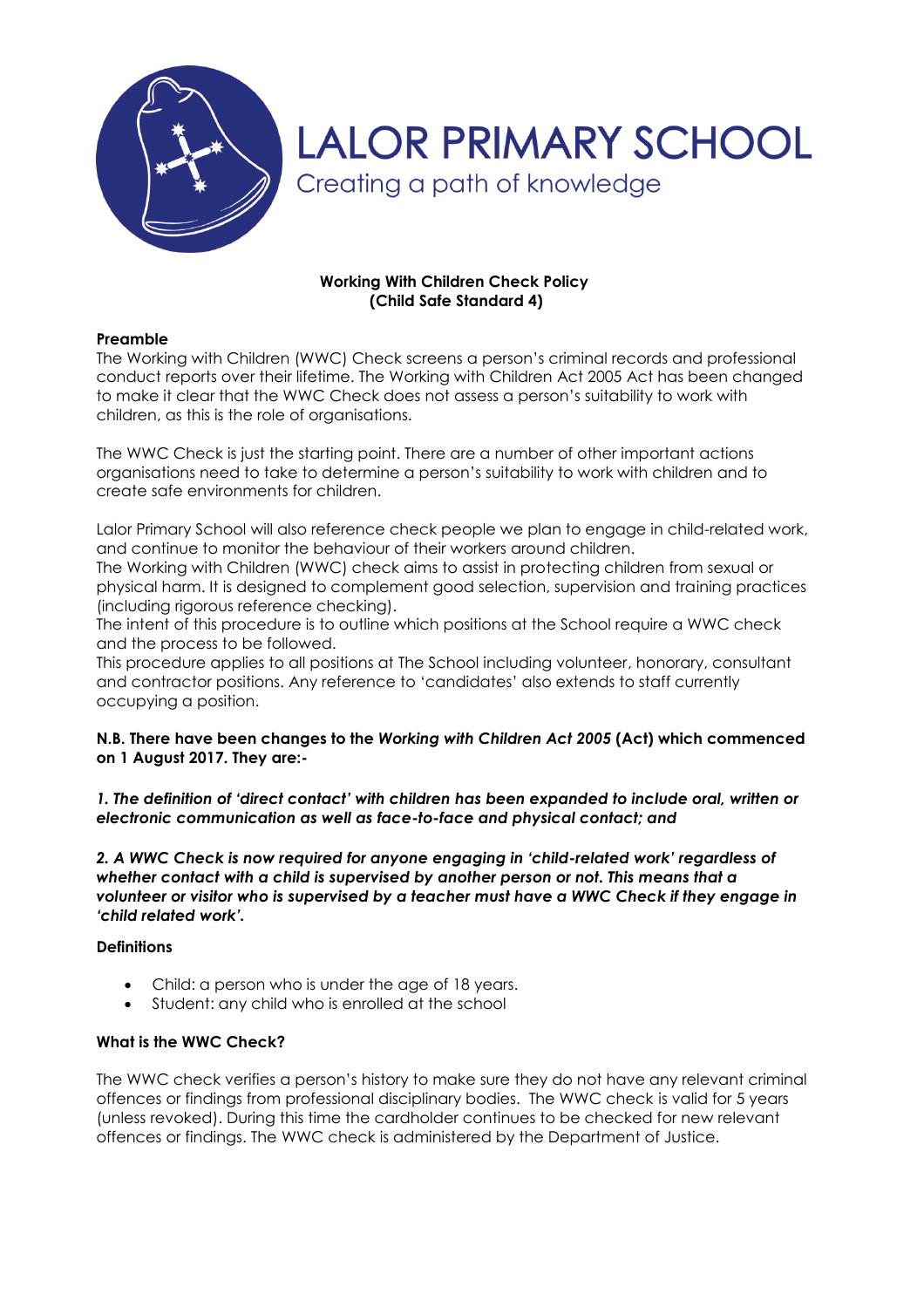# **When is a WWC Check required?**

A WWC check is required for positions that meet all of the following criteria:

- involve contact with children in connection with our school
- the contact happens on a regular (everyday) basis;
- **involve all [direct contact](http://www.justice.vic.gov.au/wps/wcm/connect/Working+With+Children/Home/Application+Process/Who+Needs+to+Apply/) with children regardless of whether contact with a child is supervised by another person or not (read new changes to Act above)**
- contact with children needs to be a part of a worker's duties, not incidental to their work
- the position does not qualify for an [exemption](http://www.justice.vic.gov.au/wps/wcm/connect/Working+With+Children/Home/Application+Process/Who+Needs+to+Apply/WWCC+-+Exemptions+from+Applying+for+a+Check) as listed under the act

### *Example: A plumber is called to fix a burst pipe in the school. As contact with children isn't necessary for the plumber to fix the pipe, they do not need to get a WWC Check.*

## **What is the application process?**

The candidate must complete a Working with Children Check application form. The forms are available online or at Australia Post outlets in Victoria.

Under the section marked 'Details of Organisation', candidates should ensure they state the school.

If the applicant passes the check they will be sent a successful Assessment Notice, followed by a WWC check card 2-3 weeks later.

Further information about the application process is available on the Department of Justice [webpage.](https://online.justice.vic.gov.au/wwc/wwc-online-check)

## **What if the applicant does not pass the CHECK?**

If the applicant does not pass the check they will be given an Interim Negative Notice. The applicant can then make a submission to the Department of Justice to explain why they believe they should pass. If this submission is not successful the applicant will be issued with a Negative Notice. This means they have failed the WWC Check and cannot undertake 'childrelated work' or work in the school.

### **When can the candidate commence?**

Commencement in The School is conditional upon receipt of a successful Assessment Notice or WWC check card. Any queries should be directed to the Principal.

# **Who pays for the WWC CHECK?**

Candidates who are required to undergo a WWC check as a condition of working in the School will not be able to receive reimbursement for the Cost from the school if there is a cost.

#### **Responsibilities**

The school must:

- Identify all staff who require a Working with Children check;
- Ensure existing staff and volunteers are informed of the requirement to undergo the check;
- Ensure prospective staff and volunteers have passed a WWC check before commencement;
- Check the card's validity on the [Department of Justice webpage;](https://online.justice.vic.gov.au/wwc/wwc-online-check)
- Have a photocopy of the WWC card and with details updated on the school register ( if individual is a staff member, copy to be kept on the staff member's personnel file)
- Ensure suitable monitoring procedures are in place to ensure staff members hold a valid WWC check card at all times.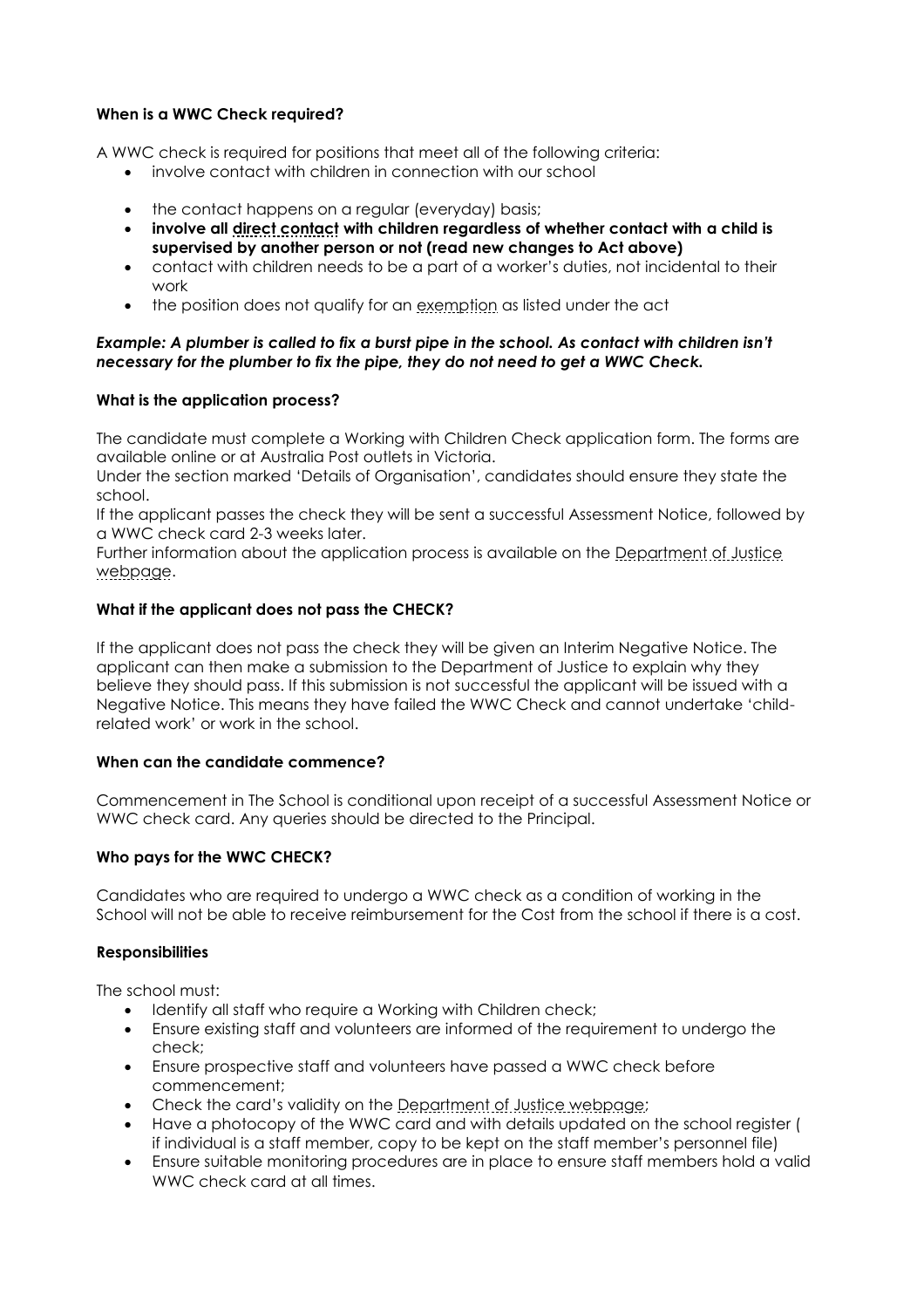The staff member or volunteer must:

- Provide the successful WWC check card prior to commencement at the school
- Notify the office if there has been a relevant change in circumstances, for example, if they have been charged or found guilty of a new relevant offence.
- Apply for a new WWC check before their card expires.

## **What is the difference between a WWC CHECK and a Police Records Check?**

A police records check gives information about a person's past criminal record and is only valid at the time of issue. The WWC check is valid for 5 years (unless revoked). During this time, cardholders continue to be checked for new relevant offences or disciplinary findings from professional bodies such as the Victorian Institute of Teaching. In addition, not all criminal offences are relevant to the WWC check. Broadly, the WWC check considers serious sexual and violent drug offences.

A staff member or volunteer is required to undertake a WWC check even if they have already completed a police records check.

**Related Procedures -** [Police Records Check Procedure](http://www.adm.monash.edu.au/workplace-policy/conduct-compliance/police-records/procedures.html)  **Related Documents -**[Working with Children Act 2005 \(Vic\)](http://www.justice.vic.gov.au/wps/wcm/connect/Working+With+Children/Home/WWCC+-+Working+with+Children+Act+2005)

Further information is available from the [Department of Justice Working with Children webpage](http://www.justice.vic.gov.au/workingwithchildren) or the Working with Children information line on 1300 652 879

#### **School Register**

The School will take a copy of each WWCC and filed in the Administration Filing Cabinet. The register will be placed on the administration network.

#### **Related policies and resources**

Volunteers Policy Visitors Policy Duty of Care Policy

#### **Evaluation**

This policy will be reviewed as part of the school's three year review cycle. This policy was ratified at school council on August 20, 2019 and is scheduled for review in 2022.

*Policy and Advisory Guide: [www.education.vic.gov.au:](http://www.education.vic.gov.au/) [http://enewswwcc.justice.vic.gov.au](http://enewswwcc.justice.vic.gov.au/)*

|         | <b>GLOSSARY OF TERMS</b>            |
|---------|-------------------------------------|
| Term    | <b>Definition</b>                   |
| The Act | Child Safety and Wellbeing Act 2005 |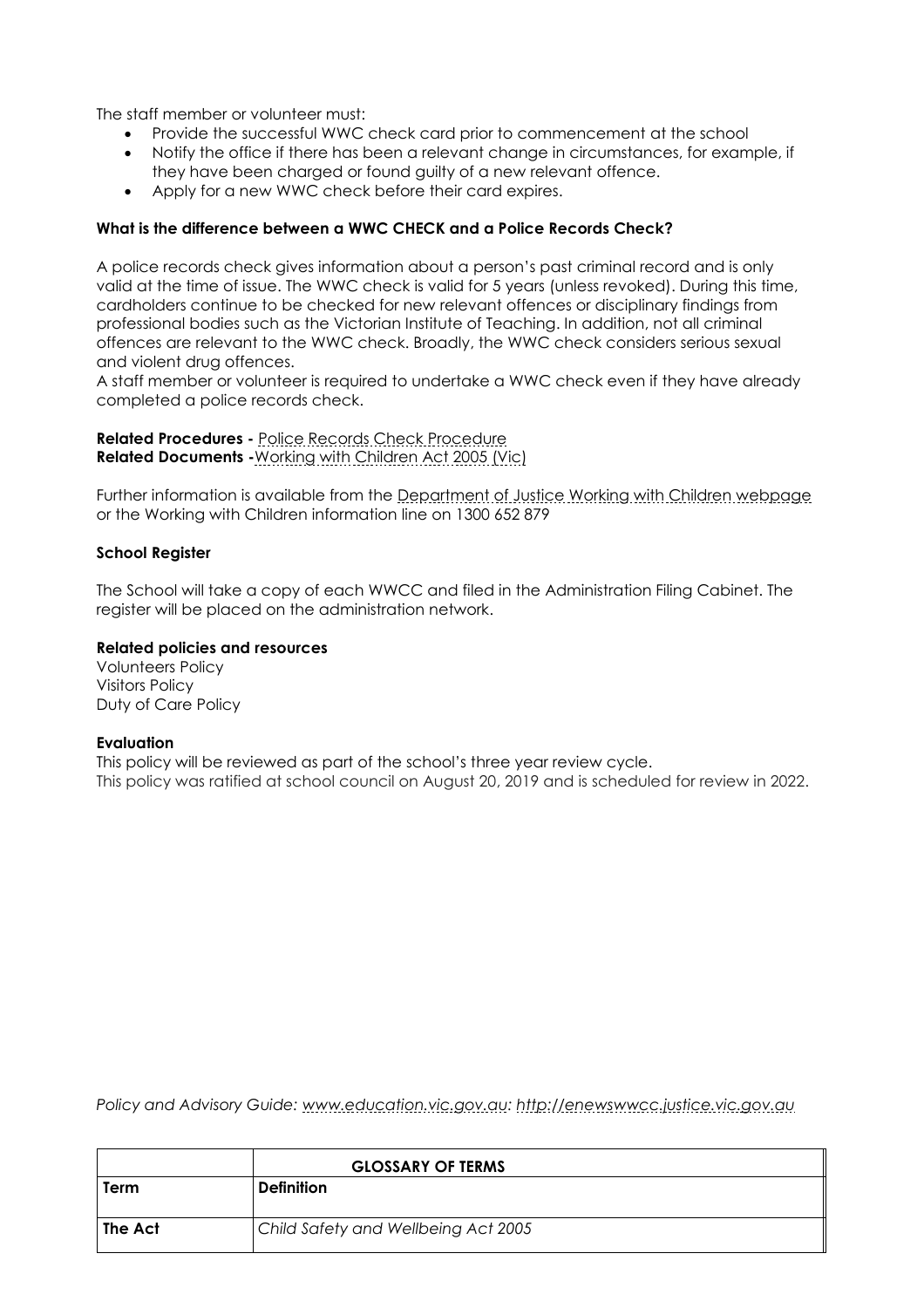| Aboriginal<br>child   | A person under the age of 18 who:<br>• is of Aboriginal or Torres Strait Islander descent                      |
|-----------------------|----------------------------------------------------------------------------------------------------------------|
|                       | · identifies as Aboriginal or Torres Strait Islander, and                                                      |
|                       | • is accepted as Aboriginal or Torres Strait Islander by an Aboriginal or                                      |
|                       | Torres Strait Islander community                                                                               |
|                       |                                                                                                                |
|                       |                                                                                                                |
|                       |                                                                                                                |
| <b>Child abuse</b>    | For the purposes of these standards, abuse constitutes any act committed                                       |
|                       | against a child involving:                                                                                     |
|                       | • physical violence                                                                                            |
|                       | • sexual offences                                                                                              |
|                       | · serious emotional or psychological abuse                                                                     |
|                       | • serious neglect                                                                                              |
|                       | Further explanation of these types of abuse is provided in the section                                         |
|                       | 'What is child abuse?'                                                                                         |
|                       |                                                                                                                |
|                       |                                                                                                                |
| <b>Children from</b>  |                                                                                                                |
| culturally            |                                                                                                                |
| and/or                |                                                                                                                |
|                       |                                                                                                                |
| linguistically        | A child or young person who identifies as having particular cultural or                                        |
| diverse               | linguistic affiliations by virtue of their place of birth, ancestry or ethnic                                  |
| backgrounds           | origin, religion, preferred language or language spoken at home or                                             |
|                       | because of their parents' identification on a similar basis.                                                   |
|                       |                                                                                                                |
|                       |                                                                                                                |
| <b>Child</b>          | A person who is under the age of 18 years.                                                                     |
|                       |                                                                                                                |
|                       |                                                                                                                |
|                       |                                                                                                                |
| <b>Child safety</b>   | In the context of the child safe standards, child safety means measures                                        |
|                       | to protect children from abuse.                                                                                |
|                       |                                                                                                                |
| <b>Child safe</b>     | In the context of the child safe standards, a child safe organisation is one                                   |
| organisation          | that meets the child safe standards by proactively taking measures to                                          |
|                       | protect children from abuse.                                                                                   |
|                       |                                                                                                                |
|                       |                                                                                                                |
|                       |                                                                                                                |
| Cultural              | A set of congruent behaviours, attitudes and policies that come together                                       |
| competency            | in system, agency or among professionals that enable them to work<br>effectively in cross-cultural situations. |
|                       |                                                                                                                |
|                       |                                                                                                                |
|                       |                                                                                                                |
|                       | Actions and attitudes that deliberately ignore, denigrate or attack the                                        |
| <b>Cultural abuse</b> | culture of a person or community.                                                                              |

| <b>Cultural safety</b> | The positive recognition and celebration of cultures. It is more than just |
|------------------------|----------------------------------------------------------------------------|
| for Aboriginal         | the absence of racism or discrimination, and more than cultural            |
| children               | awareness and cultural sensitivity.                                        |
|                        | A culturally safe environment does not ignore, challenge or deny cultural  |
|                        | identity. Cultural safety upholds the rights of Aboriginal children to:    |
|                        | • identify as Aboriginal without fear of retribution or questioning        |
|                        | • have an education that strengthens their culture and identity            |
|                        | • maintain connections to their land and country                           |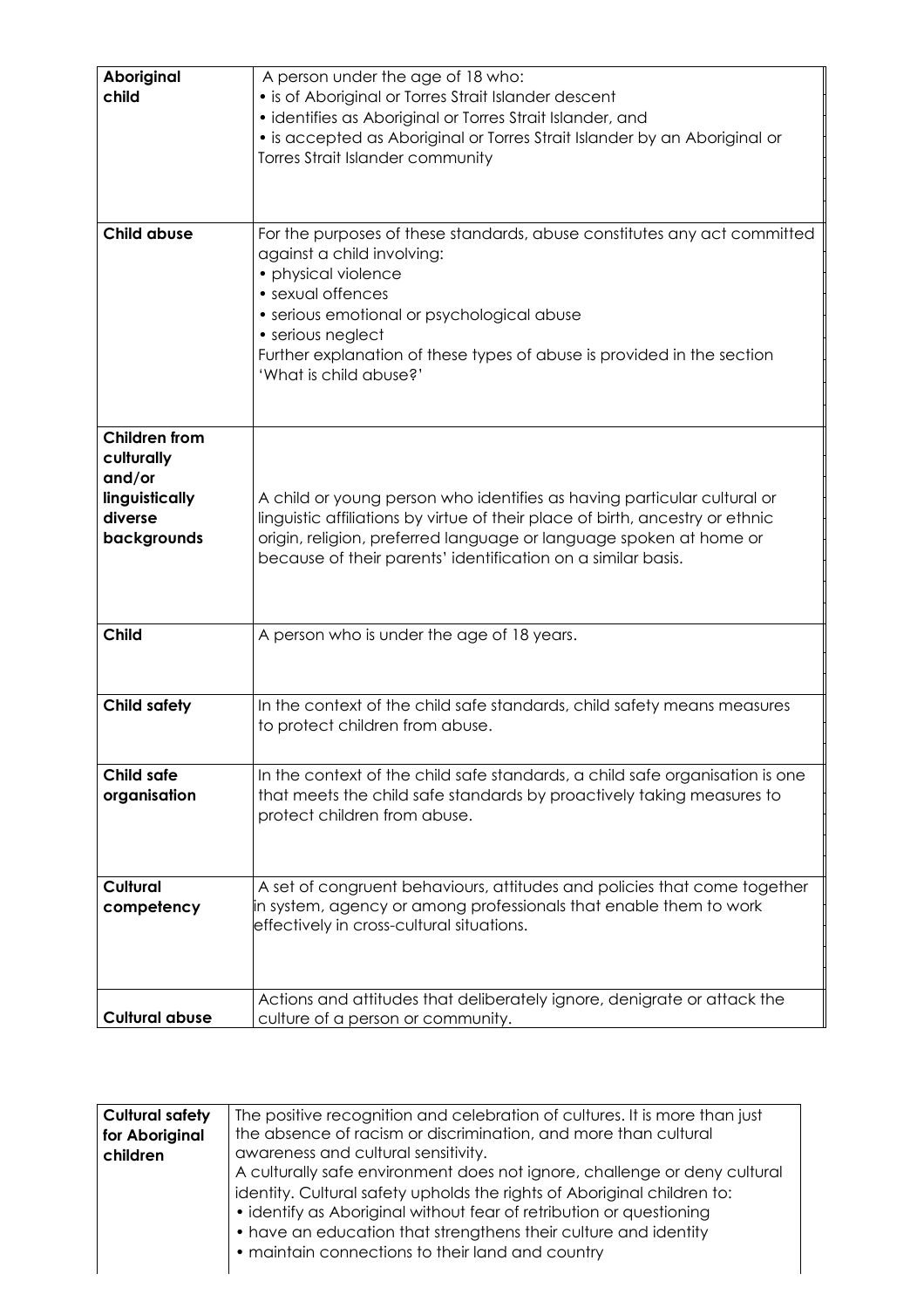|                                                                                                                 | • maintain their strong kinship ties and social obligations<br>• be taught their cultural heritage by their Elders<br>• receive information in a culturally sensitive, relevant and accessible<br>manner<br>• be involved in services that are culturally respectful                                                                                                                                                                                                                             |
|-----------------------------------------------------------------------------------------------------------------|--------------------------------------------------------------------------------------------------------------------------------------------------------------------------------------------------------------------------------------------------------------------------------------------------------------------------------------------------------------------------------------------------------------------------------------------------------------------------------------------------|
| <b>Cultural safety</b><br>for children<br>from culturally<br>and/or<br>linguistically<br>diverse<br>backgrounds | An environment which is spiritually, socially and emotionally safe, as well<br>as physically safe for children; where there is no assault, challenge or<br>denial of their cultural or linguistic identity, of who they are and what they<br>need. Efforts need to be made to ensure the culturally and/or linguistically<br>diverse children and their families receive information in a culturally<br>sensitive, relevant and accessible manner, including in relevant<br>community languages. |
| <b>Children with</b><br>a disability                                                                            | A disability can be any physical, sensory, neurological disability, acquired<br>brain injury or intellectual disability or developmental delay that affects a<br>child's ability to undertake everyday activities. A disability can occur at<br>any time in life. Children can be born with a disability or acquire a<br>disability suddenly through an injury or illness. Some disabilities may be<br>obvious while others are hidden.                                                          |
| Organisation                                                                                                    | The Child Safety and Wellbeing Act 2005 (the Act) will provide that<br>the standards apply to 'applicable entities', which are defined in the<br>Act as:<br>an incorporated body or association<br>an unincorporated body or association (however structured)<br>an individual who carries on a business and engages contractors,<br>$\bullet$<br>employees or volunteers to assist in the business in providing services<br>or facilities                                                       |